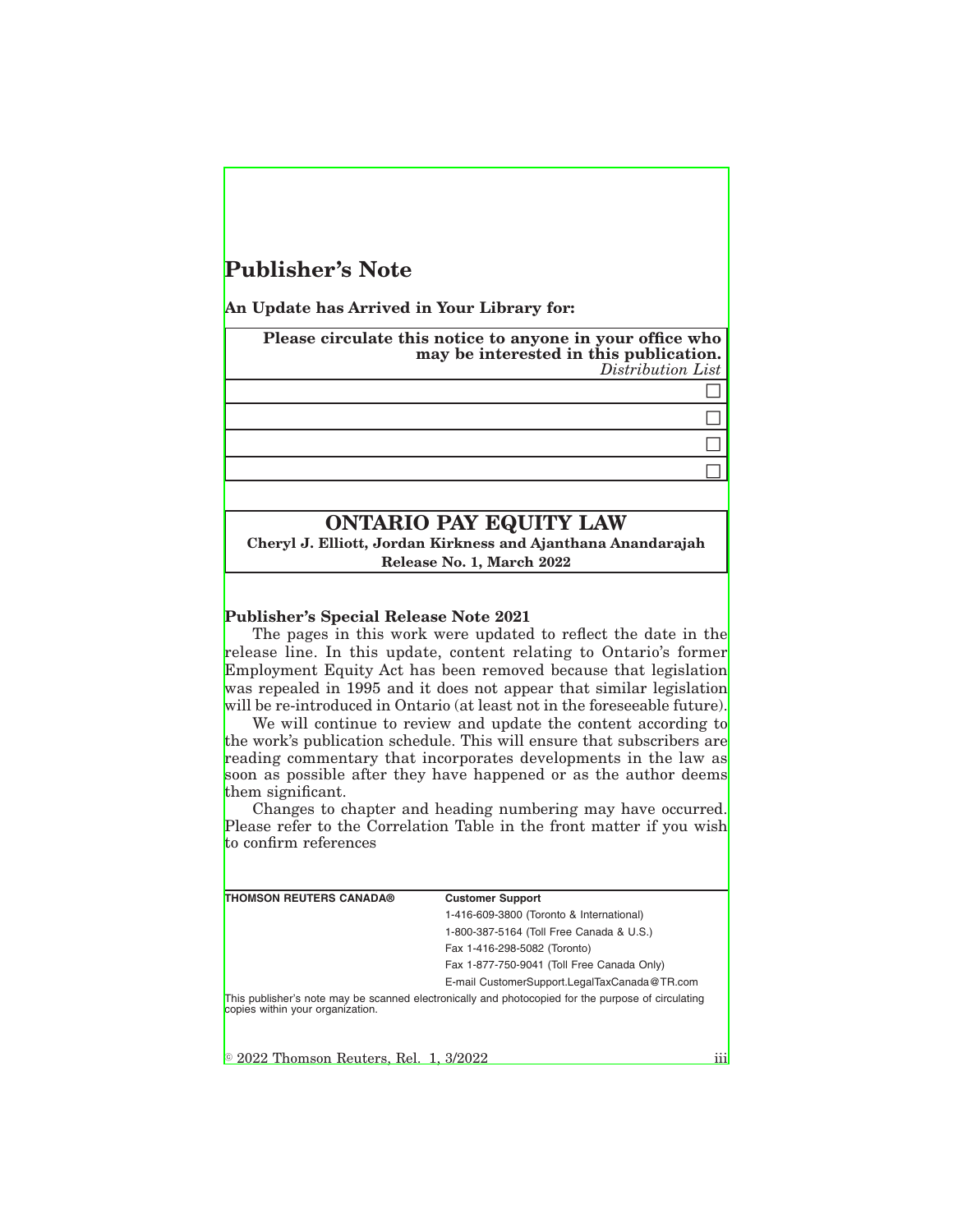## **What's New in this Update:**

This release updates Chapters 6, 7, 10, 19, 21, 22, 23 and 25.

### **Highlights**

- E *O.N.A v. 10 Community Care Access Centres***, 2021 ONSC 5348, 2021 CarswellOnt 13096 (Ont. Div. Ct.)** – Following a reorganization, the Ontario Nurses' Association (the "Union") sought to negotiate pay equity maintenance. The Employer refused, arguing it was not required to bargain the maintenance of pay equity plans with the Union. The Union filed complaints with the Pay Equity Commission concerning each of the Employer's workplaces, alleging that it failed to maintain pay equity as required under the Act. A Review Officer issued an order concluding that the Employer was not required to negotiate pay equity maintenance with the Union once pay equity had been established. The Tribunal found that the maintenance of pay equity is not a joint or collaborative undertaking and that it is the responsibility of an employer. The Tribunal dismissed the Union's applications and upheld the Review Officer's findings that the Employer was not required to negotiate pay equity maintenance with the Union. This decision was upheld by the Divisional Court upon judicial review.
- E *Nolan-Conway, Applicant v City of Toronto (City)***, 2021 CarswellOnt 11003** – The applicant employees, Sharon Nolan-Conway and Joanne Greene, alleged that their job classifications were not evaluated in accordance with the Act. The applicants – both human resources personnel – argued that a third-party did not properly compare their positions to male comparators in other departments within the City of Toronto. The respondent employer requested a preliminary dismissal of the applications, arguing that Tribunal does not review individual job evaluations "in isolation". The Tribunal ordered that the applications will proceed and the applicants will be given the opportunity to present evidence that their job classes were improperly classified. In doing so, the Tribunal confirmed that there is nothing inherently wrong with the use of an independent third-party to evaluate particular job classes, and reaffirmed its position that it will not typically review individual classification grievances "in isolation" so long as the process complied with the Act.

### **ProView Access and Westlaw Federated Search**

Did you know that this title is available through your web browser on **Thomson Reuters ProViewTM**, or can be downloaded to your desktop, laptop or tablet giving you the freedom and flexibility to work wherever and whenever you want, with or without an Internet connection? Access to this title on the ProView platform is included